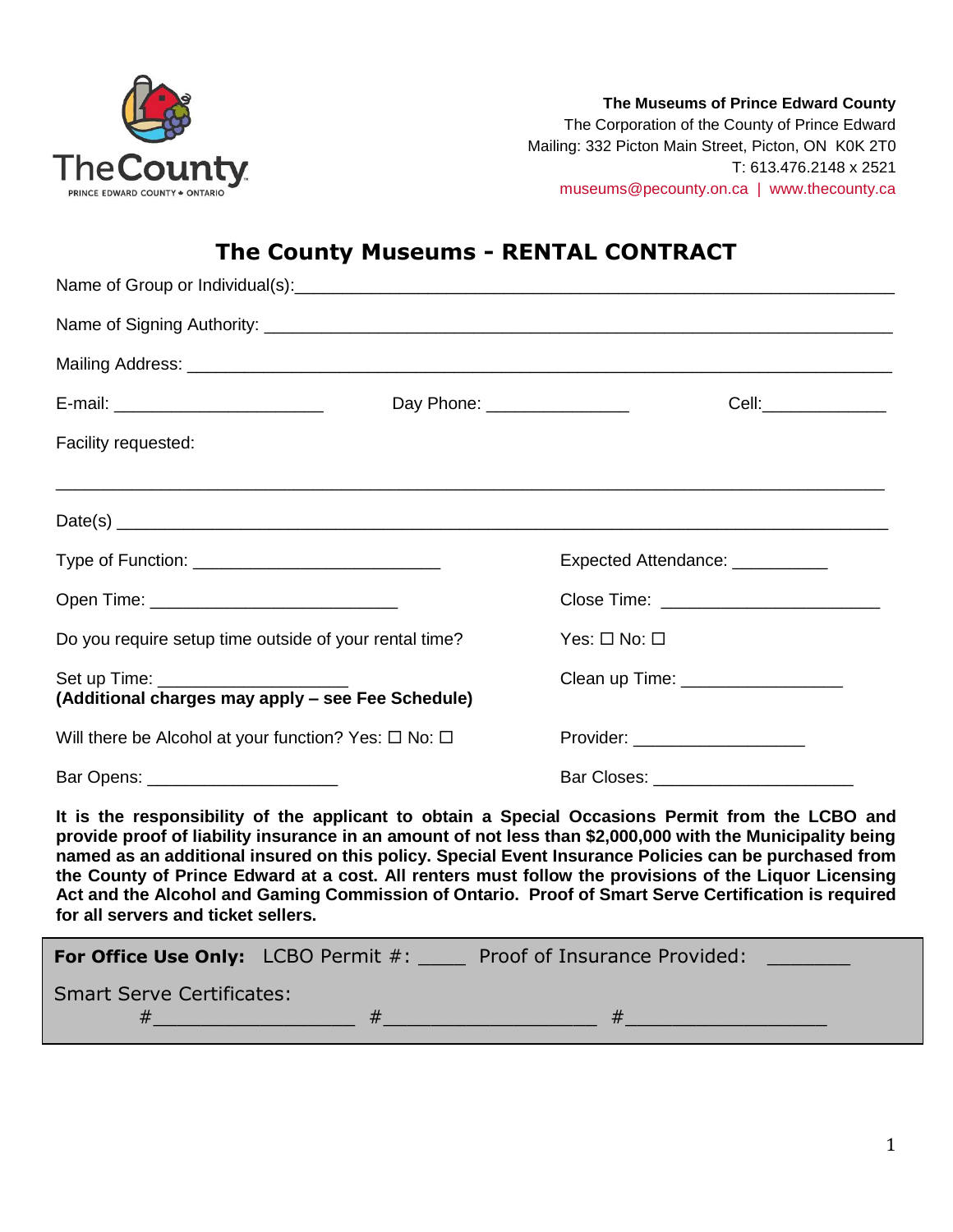

Mailing: 332 Picton Main Street, Picton, ON K0K 2T0 T: 613.476.2148 x 2521 [museums@pecounty.on.ca | www.thecounty.ca](mailto:museums@pecounty.on.ca%20%20%7C%20%20www.thecounty.ca)

#### **Do you require the following County Equipment?**

Please check all required:

| Chairs** $\Box$ # |  | Tables $\Box$ | Screen (Renter must provide projector) □ |  |
|-------------------|--|---------------|------------------------------------------|--|
|-------------------|--|---------------|------------------------------------------|--|

\*\* All Museums have 20 chairs and 3 6' tables available. If more required, please discuss options with staff.

**NOTE:** FOR SAFETY REASONS, LADDERS ARE NOT AVAILABLE FOR USE OF THE RENTER. BURNING CANDLES IS NOT PERMITTED ON THE PREMISES.

### **Special Event Information:**

| Decorator: ___________________ | Contact $\#$ : | Arrival Time: _______________ |
|--------------------------------|----------------|-------------------------------|
| Caterer: _____________________ |                | Arrival Time: _______________ |
| DJ or Band: ________________   | Contact #:     | Arrival Time: ______________  |
|                                |                |                               |

Deliveries to be accepted:

**Please note:** it is expected that all equipment, decorations, food etc. leave the premises the same evening. If not, additional charges may apply, please specify when pick up will be: \_\_\_\_\_\_\_\_\_\_\_\_\_\_\_\_\_\_\_\_\_\_\_\_\_\_\_\_\_\_\_\_\_\_\_\_\_\_\_\_\_\_\_\_\_\_\_\_\_\_\_\_\_\_\_\_\_\_\_\_\_\_\_\_\_\_\_\_\_\_\_\_\_\_\_\_\_\_\_\_\_\_\_\_\_\_\_\_

## **Fees and Charges:**

Museum rentals require a signed rental contract prior to use and are not considered reserved until a rental agreement is completed, a rental deposit of 50% of total charges, and the refundable damage deposit/cancellation fee of \$100 is received by the County.

Balance owing is due two weeks prior to the event, along with LCBO permit and insurance information, if applicable.

(The damage deposit/cancellation fee is refundable providing the museum and contents are left in the same condition that it was found. Please report any concerns to our office upon entry of the museum. A minimum of 14 days' notice is required should you chose to cancel your booking with cancellation fee returned.)

| <b>For Office Use Only:</b>                                                                                                                                                                                                    |                                      |
|--------------------------------------------------------------------------------------------------------------------------------------------------------------------------------------------------------------------------------|--------------------------------------|
|                                                                                                                                                                                                                                |                                      |
| Damage Deposit: Name and Separate Separate Separate Separate Separate Separate Separate Separate Separate Separate Separate Separate Separate Separate Separate Separate Separate Separate Separate Separate Separate Separate | Date Received: __________________    |
| HST:                                                                                                                                                                                                                           | Staff Initials:                      |
| Total Charges: 1999 - 1999 - 1999 - 1999 - 1999 - 1999 - 1999 - 1999 - 1999 - 1999 - 1999 - 1999 - 1999 - 199                                                                                                                  | Date - Paid In Full: _______________ |
|                                                                                                                                                                                                                                | <b>Staff Initials:</b>               |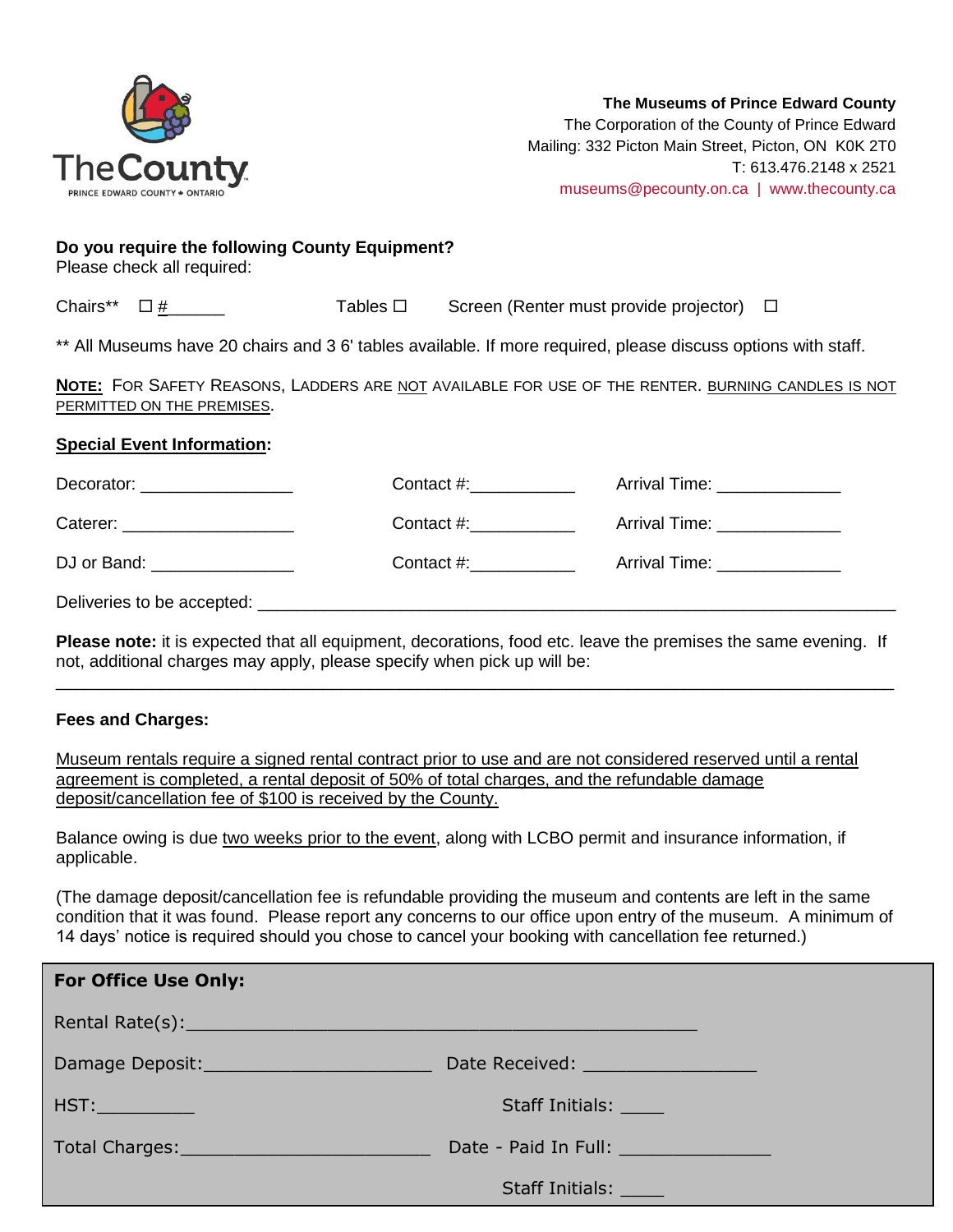

## **The Museums of Prince Edward County**

The Corporation of the County of Prince Edward Mailing: 332 Picton Main Street, Picton, ON K0K 2T0 T: 613.476.2148 x 2521 [museums@pecounty.on.ca | www.thecounty.ca](mailto:museums@pecounty.on.ca%20%20%7C%20%20www.thecounty.ca)

## **THE FOLLOWING CONDITIONS HAVE BEEN READ AND AGREED UPON AT SIGNING:**

- 1. The site are often open to visitors.
- 2. The sites include public parks, and though efforts will be made to minimize foot traffic around your event, there may be others visiting on site on the day of your event.

**\_\_\_\_\_\_\_\_\_\_\_\_\_\_\_\_\_\_\_\_\_\_\_\_\_\_\_\_\_\_\_\_\_\_\_\_\_\_\_\_\_\_\_\_\_\_\_\_\_\_\_\_\_\_\_\_\_\_\_\_\_\_\_\_\_\_\_\_\_\_\_\_\_\_\_\_\_\_\_\_\_\_\_\_\_\_\_\_**

- 3. One or more representatives of The County Museums will be on site during your special event.
- 4. There are limited restroom facilities at the Museums; it is suggested that parties/events involving more than 100 persons rent portable facilities for the comfort of the guests/participants.
- 5. Parking must be directed to a designated area on the grounds. Guests are prohibited from parking in the driveway and emergency access route.
- 6. THAT I/We have authority to make this application on behalf of the above named group or individual(s) and to bind the said group or individual(s) to the provisions herein.
- 7. THAT I/We understand that I/We am/are personally responsible for the supervision of the museums during the rental period and so long as the museums are occupied, and that I/We am/are personally responsible for the conduct of all those in attendance at the museums and for payment to the County for any damage caused to the facilities or contents (i.e. artifacts) during this rental.
- 8. THAT I/We understand that Service Animals will not be permitted in the immediate area where food is being prepared, as per Health Unit Regulations and that Service Animals are permitted in areas where food is being served/consumed.
- 9. THAT for an evening rental the premises shall be vacated no later than 1 a.m. of the following morning unless otherwise arranged.
- 10. THAT the premises shall be left in the same condition as when rented and none of the contents (for example, tables and chairs) are to be removed from the premises at any time.
- 11. THAT I/We understand that I/We am/are personally responsible for the transfer and/or set up / take down of guest seating.
- 12. THAT where specific rules as to the use of the premises apply (for example, a prohibition against smoking or alcoholic beverages) and are posted in the premises, these rules shall be observed and enforced at all times.
- 13. THAT I/We understand that lit-candles are prohibited in the museum facilities and on their grounds.
- 14. We agree to adhere to the consumption of alcohol provisions as outlined on page one of this application.
- 15. I/We agree to waive any claims against the Corporation of the County of Prince Edward or its officers, employees or agents in the event of any injury or loss that may be sustained by any persons while attending or taking part in the activity held at these museums/parks. I/We understand that the Corporation of the County of Prince Edward assumes no responsibility or liability whatsoever for damages suffered by any person, organization or corporation, including sickness, injury or death or theft of property or by any means during or as a result of the rental and the use of the building rented.
- 16. THAT failure to abide by the forgoing conditions as to the use of the building may result in refusal of permission for the use of this or any other County facility at the time of a future application.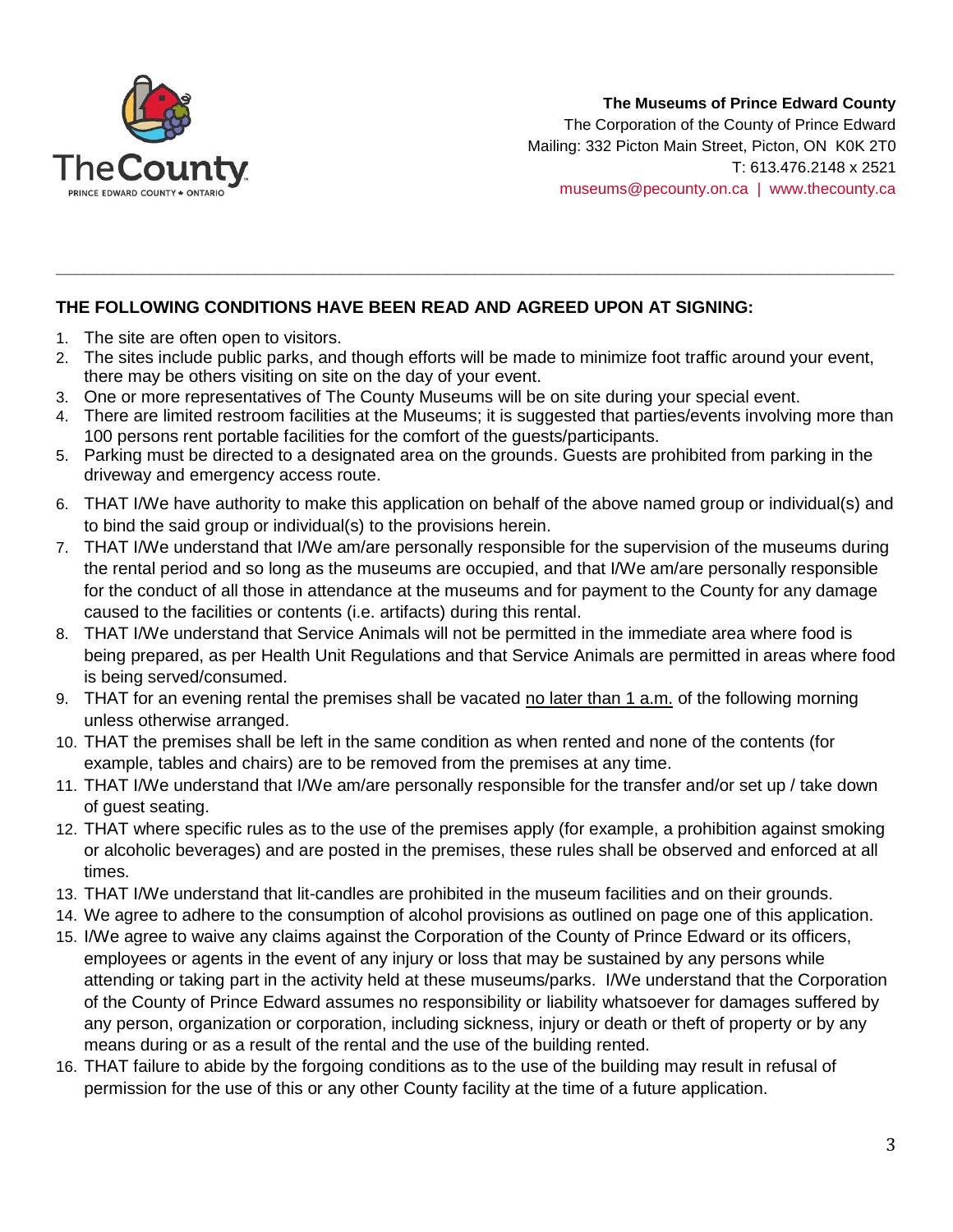

## **The Museums of Prince Edward County** The Corporation of the County of Prince Edward Mailing: 332 Picton Main Street, Picton, ON K0K 2T0 T: 613.476.2148 x 2521

[museums@pecounty.on.ca | www.thecounty.ca](mailto:museums@pecounty.on.ca%20%20%7C%20%20www.thecounty.ca)

 **I/We have read and agree to abide by the all conditions, specified in this Agreement, for use of The County Museums:**

| <b>Signing Authority:_</b>                  | Date: |
|---------------------------------------------|-------|
| <b>County Staff Signature:</b><br>(Witness) | Date: |